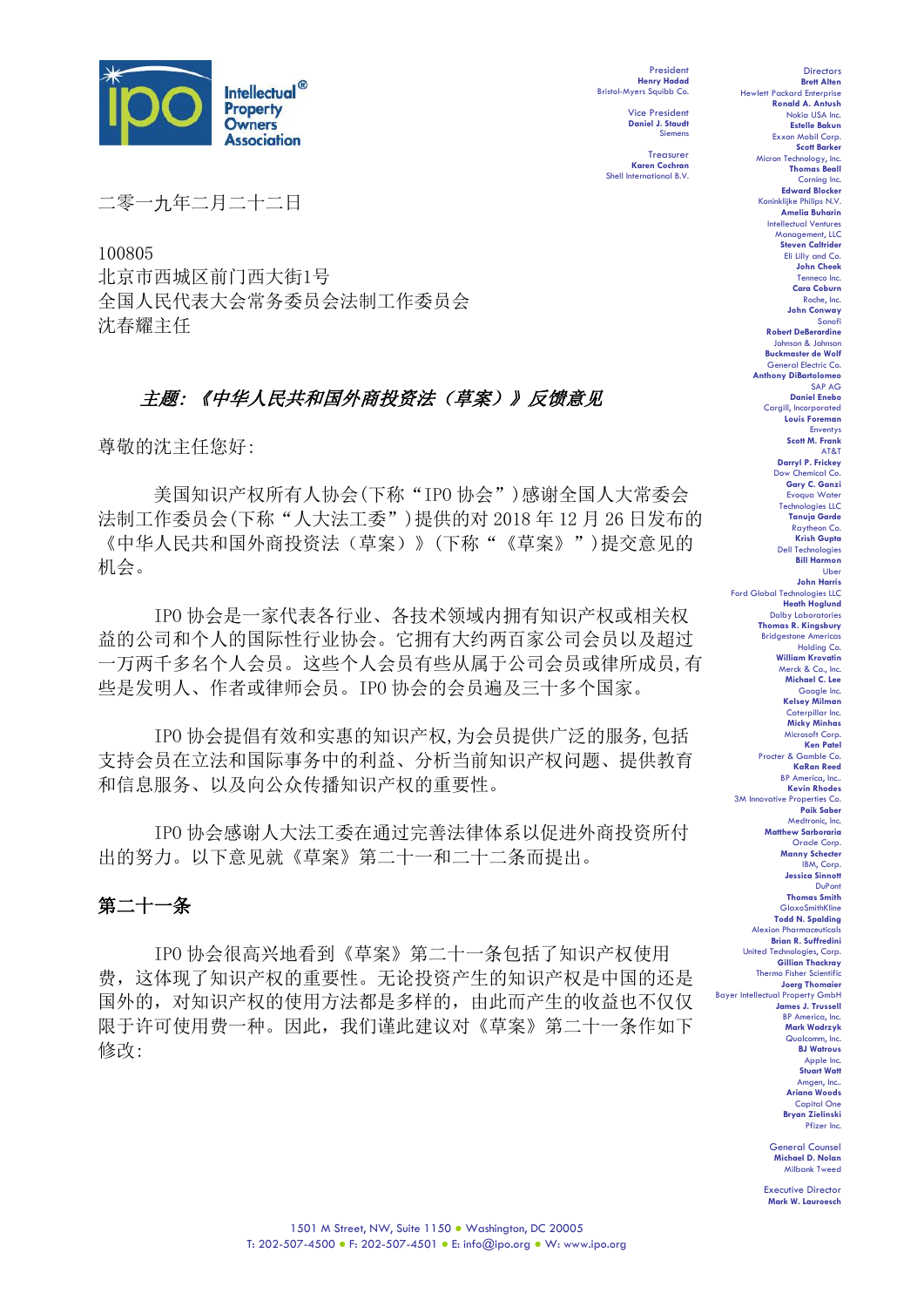第二十一条

外国投资者在中国境内的出资、利润、资本收益、资产处置所得、知识产权收益 (包括但不限于权利转让费和许可使用费)、依法获得的补偿或者赔偿等,可以依法 以人民币或者外汇自由转出。

## 第二十二条

IPO 协会对于《草案》第二十二条中禁止强制转让技术表示赞同。我们同时也看 到,强制转让技术也可能因为某些不完善的行政法规而间接发生,因此我们谨此建议对 《草案》第二十二条作如下修改:

#### 第二十二条

国家依法保护外国投资者和外商投资企业的知识产权,保护知识产权权利人和相 关权利人的合法权益,鼓励基于自愿原则和商业规则开展技术合作。

 外商投资过程中技术合作的条件由投资各方协商确定,行政机关及其工作人 员不得利用行政法规或其他手段强制转让技术。

随信附上本信的翻译版本。IPO 协会再次感谢人大法工委给予此次机会提出反馈意 见。我们也非常愿意进一步交流或能有机会提供更多的信息。

此致 美国知识产权所有人协会谨启

West Laureau

Mark Lauroesch 马克·劳勒施 执行会长 附件:IPO 协会对《中华人民共和国专利法(修正案草案)》的反馈意见(英文版)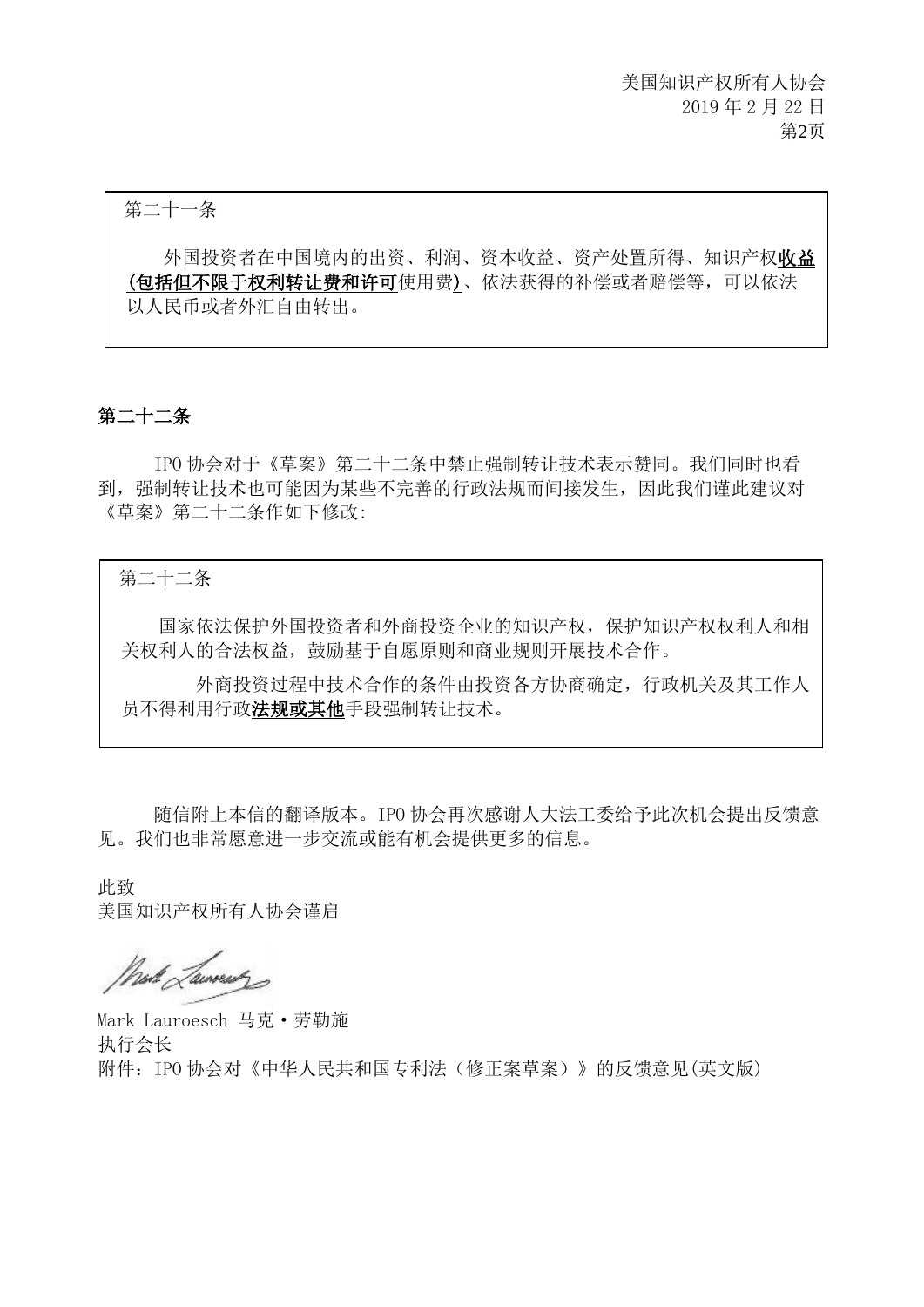

22 February 2019

President **Henry Hadad** Bristol-Myers Squibb Co.

> Vice President **Daniel J. Staudt** Siemens

**Treasurer Karen Cochran** Shell International B.V.

Mr. Shen Chunyao Chairman, Legislative Affairs Commission Standing Committee of the National People's Congress of the People's Republic of China No. 1, Qianmen Street W Xicheng District Beijing 100805 People's Republic of China

*Re: The Foreign Investment Law of the People's Republic of China (Draft) (December 26, 2018)*

Dear Chairman Shen:

Intellectual Property Owners Association (IPO) appreciates the opportunity to respond to the request for comments on the Foreign Investment Law of the People's Republic of China (Draft) ("Draft") dated 26 December 2018.

IPO is an international trade association representing companies and individuals in all industries and fields of technology who own, or are interested in, intellectual property ("IP") rights. IPO's membership includes about 200 companies and more than 12,000 individuals who are involved in the association either through their companies or as inventor, author, law firm, or attorney members. IPO membership spans over 30 countries.

IPO advocates for effective and affordable IP ownership rights and offers a wide array of services, including supporting member interests relating to legislative and international issues; analyzing current IP issues; providing information and educational services; and disseminating information to the public on the importance of IP rights.

IPO commends the Legislative Affairs Commission for its efforts in promoting foreign investment through improvements to the legal system. Our comments below address Articles 21 and 22 of the Draft.

## **Article 21**

IPO welcomes the inclusion of IP royalties in Article 21 of the Draft, as this indicates the recognition of the importance of IP. Whether an investment resulting in IP is foreign or domestic, the usage of IP can take many different forms — and the related proceeds can take forms other than license fees. Therefore, IPO respectfully recommends that Article 21 be revised as follows:

**Directors Brett Alten** Hewlett Packard Enterprise **Ronald A. Antush** Nokia USA Inc. **Estelle Bakun** Exxon Mobil Corp. **Scott Barker** Micron Technology, Inc. **Thomas Beall** Corning Inc. **Edward Blocker** Koninklijke Philips N.V. **Amelia Buharin** Intellectual Ventures Manage **Steven Caltrider** Eli Lilly and Co. **John Cheek** Tenneco Inc. **Cara Coburn** Roche, Inc. **John Conway** Sanofi **Robert DeBerardine** Johnson & Johnson **Buckmaster de Wolf** General Electric Co. **Anthony DiBartolomeo** SAP AG **Daniel Enebo** Cargill, Incorporated **Louis Foreman** Enventys **Scott M. Frank** AT&T **Darryl P. Frickey** Dow Chemical Co. **Gary C. Ganzi** Evoqua Water Technologies LLC **Tanuja Garde** Raytheon Co. **Krish Gupta** Dell Technologies **Bill Harmon** Uber **John Harris** Ford Global Technologies LLC **Heath Hoglund** Dolby Laboratories **Thomas R. Kingsbury** Bridgestone Americas Holding Co. **William Krovatin** Merck & Co., Inc. **Michael C. Lee** Google Inc. **Kelsey Milman** Caterpillar Inc. **Micky Minhas** Microsoft Corp. **Ken Patel** Procter & Gamble Co. **KaRan Reed** BP America, Inc.. **Kevin Rhodes** 3M Innovative Properties Co. **Paik Saber** Medtronic, Inc. **Matthew Sarboraria** Oracle Corp. **Manny Schecter** IBM, Corp. **Jessica Sinnott** DuPont **Thomas Smith** GlaxoSmithKline **Todd N. Spalding** Alexion Pharmaceuticals **Brian R. Suffredini** United Technologies, Corp. **Gillian Thackray** Thermo Fisher Scientifi **Joerg Thomaier** Bayer Intellectual Property GmbH **James J. Trussell** BP America, Inc. **Mark Wadrzyk** Qualcomm, Inc. **BJ Watrous** Apple Inc. **Stuart Watt** Amgen, Inc.. **Ariana Woods** Capital One **Bryan Zielinski** Pfizer Inc.

> General Counsel **Michael D. Nolan** Milbank Tweed

Executive Director **Mark W. Lauroesch**